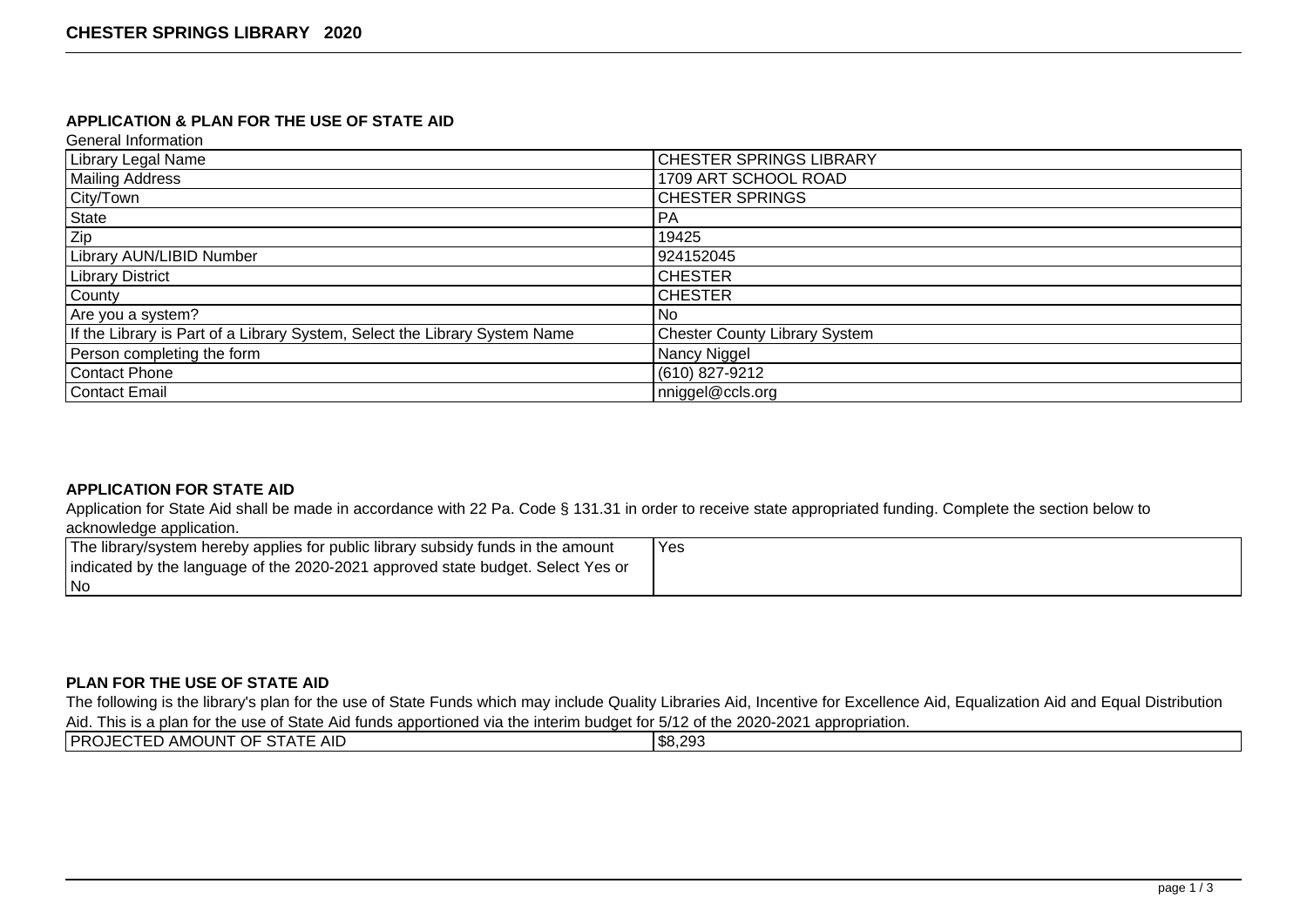## **DESCRIBE HOW THE LIBRARY EXPECTS THE USE STATE FUNDS WILL IMPROVE THE QUALITY OF THE SERVICES OF THE LIBRARY:**

| Please describe | Chester Springs Library will use the State Funds to purchase e                 |
|-----------------|--------------------------------------------------------------------------------|
|                 | $\vert$ -books and e-audiobooks for patrons to enjoy. E-material is an $\vert$ |
|                 | ever growing area and we want to be able to meet the needs of                  |
|                 | our library's users.                                                           |

#### **Budget For The Use of State Aid**

The budget total must equal the amount of projected state aid.

| Salaries and Benefits               | \$0        |
|-------------------------------------|------------|
| Collections                         | \$8,293    |
| Furniture/Equipment/Renovations     | '\$0       |
| <b>Other Operating Expenditures</b> | <b>\$0</b> |
| <b>Explain Other</b>                |            |
| 'Total                              | \$8,293    |

#### **REQUEST FOR A WAIVER OF STANDARDS**

Based on legislative language that accompanied the Public Library Subsidy (Act 30 of 2020), the State Librarian has the discretion to grant a waiver of standards for local libraries, library systems and district centers for hours of operation, staffing, continuing professional development, collection expenditures, and any other standards related to library operations.

Select YES to request a waiver and NO if you believe your library will meet the standards in each of the categories below.

| For 2019 the library/system hereby requests a waiver for the standards.           | <b>NO</b>  |
|-----------------------------------------------------------------------------------|------------|
| For 2020 the library/system hereby requests of waiver for the standards indicated | <b>YES</b> |
| below:                                                                            |            |
| <b>HOURS</b>                                                                      | Yes        |
| <b>STAFFING</b>                                                                   | No         |
| <b>COLLECTION DEVELOPMENT</b>                                                     | Yes        |
| <b>PROFESSIONAL DEVELOPMENT</b>                                                   | No.        |